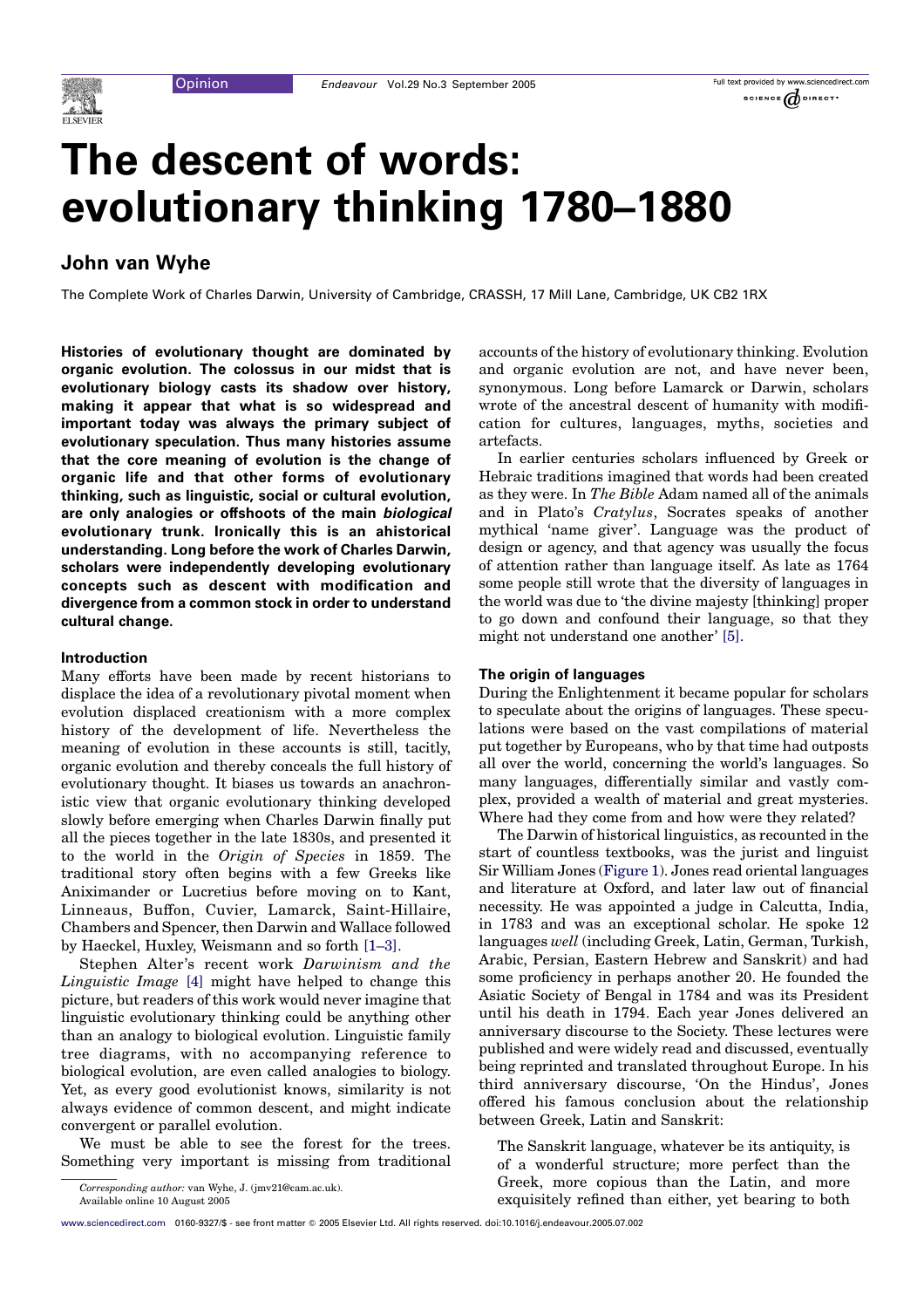<span id="page-1-0"></span>

Figure 1. Stipple engraving of Sir William Jones after Sir Joshua Reynolds. Reproduced with permission of Centre for Study of the Life and Work of William Carey, William Carey College, Hattiesburg, MS, USA.

of them a stronger affinity, both in the roots of verbs and in the forms of grammar, than could possibly have been produced by accident; so strong indeed, that no philologer could examine them all three, without believing them to have sprung from some common source, which, perhaps, no longer exists... [\[6\]](#page-5-0)

Although many Europeans had previously noted similarities between Latin, Greek and Sanskrit, Jones was able to see a different kind of relationship: common descent. His conclusion was so authoritative and was situated in such a compelling body of comparative ethnographic work that he inspired a cascade of scholarly activity, essentially founding Indo-European studies. Philology or historical linguistics was never the same again. Inspired, other scholars began tracing back the origins of words and languages, and studying how they changed. They found it was possible to explain more and more diverse languages or dialects as co-descendants of an earlier form rather than as offshoots of an existing language, as some earlier scholars had considered Latin to be a corruption of Greek.

The Scottish judge James Burnett Lord Monboddo, a friend and correspondent of Jones, is often remembered for his insistence that somewhere in Bengal there was a race of men with long tails and that Orangutans were really just forest men too primitive or too lazy to speak. But Monboddo also argued that the Greek and Sanskrit languages were derived from the Egyptians. He tried to convince his readers of the progress of civil society and language. He wanted to refute the claims of earlier writers [www.sciencedirect.com](http://www.sciencedirect.com)

that 'human institutions have always been the same' [\[7\]](#page-5-0). Instead, Monboddo argued, language had arisen naturally and continued to change over time, with some languages becoming more perfect and others degrading. He thought it was possible that all languages could be traced back to a primitive Ursprache 'from whence all the others are derived' [\[8\]](#page-5-0). Yet he was also perfectly willing to accept that there were multiple centres of language origin, and thus multiple parents to the extant languages used across the world.

The influence of Jones quickly became widespread throughout Europe. Probably the most influential of those who subscribed to his ideas were the German philologists Franz Bopp [\[9\]](#page-5-0) and Jacob Grimm. Grimm's Deutsche Grammatik was published between 1819–1837 and compiled phonetic correspondences that revealed that there had been consistent trends across many languages over time. For example, initial  $p$  sounds in Latin words such as *pater* (father) and *pedes* (foot) nearly always correspond to f sounds in their Germanic descendants, as in *vater* and  $f\mathcal{u}\beta$ . These 'rules' as he called them demonstrated the common ancestry of the Graeco-Latin and Germanic languages. Such consistent links later came to be known as Grimm's Law.

#### The new philology

The 'new philology' of Bopp and Grimm began to have an impact in Britain in the early 1830s. One of the most important conduits of their style of work was Hensleigh Wedgwood. Wedgwood helped establish the Philological Society of London and prepared the etymologies for the original edition of the New English Dictionary, which later became the Oxford English Dictionary. Wedgwood was also the cousin and later brother-in-law of a young naturalist recently returned from a circumnavigation of the globe: Darwin.

This historical philology of genealogical descent became all the rage for English intellectuals. In a widely discussed open letter to geologist Charles Lyell, the astronomer John Herschel wrote in 1836:

Words are to the Anthropologist what rolled pebbles are to the Geologist – Battered relics of past ages often containing within them indelible records capable of intelligible interpretation and when we see what amount of change 2000 years has been able to produce in the languages of Greece & Italy or 1000 in those of Germany France & Spain we naturally begin to ask how long a period must have lapsed since the Chinese, the Hebrew, the Delaware & the Malesass had a point in common with the German & Italian & each other. [\[10\]](#page-5-0)

The first systematic attempt to reconstruct a common parent for the Indo-European languages was undertaken by the German comparative linguist August Schleicher [\[11\]](#page-5-0). His Indo-Germanic – now called Indo-European – was a vast and complex diverging family of languages. As early as 1853, he published tree diagrams to illustrate how languages had gradually changed and diverged [\(Figure 2](#page-2-0), although these were not the first tree diagrams of branching linguistic descent) [\[12\]](#page-5-0).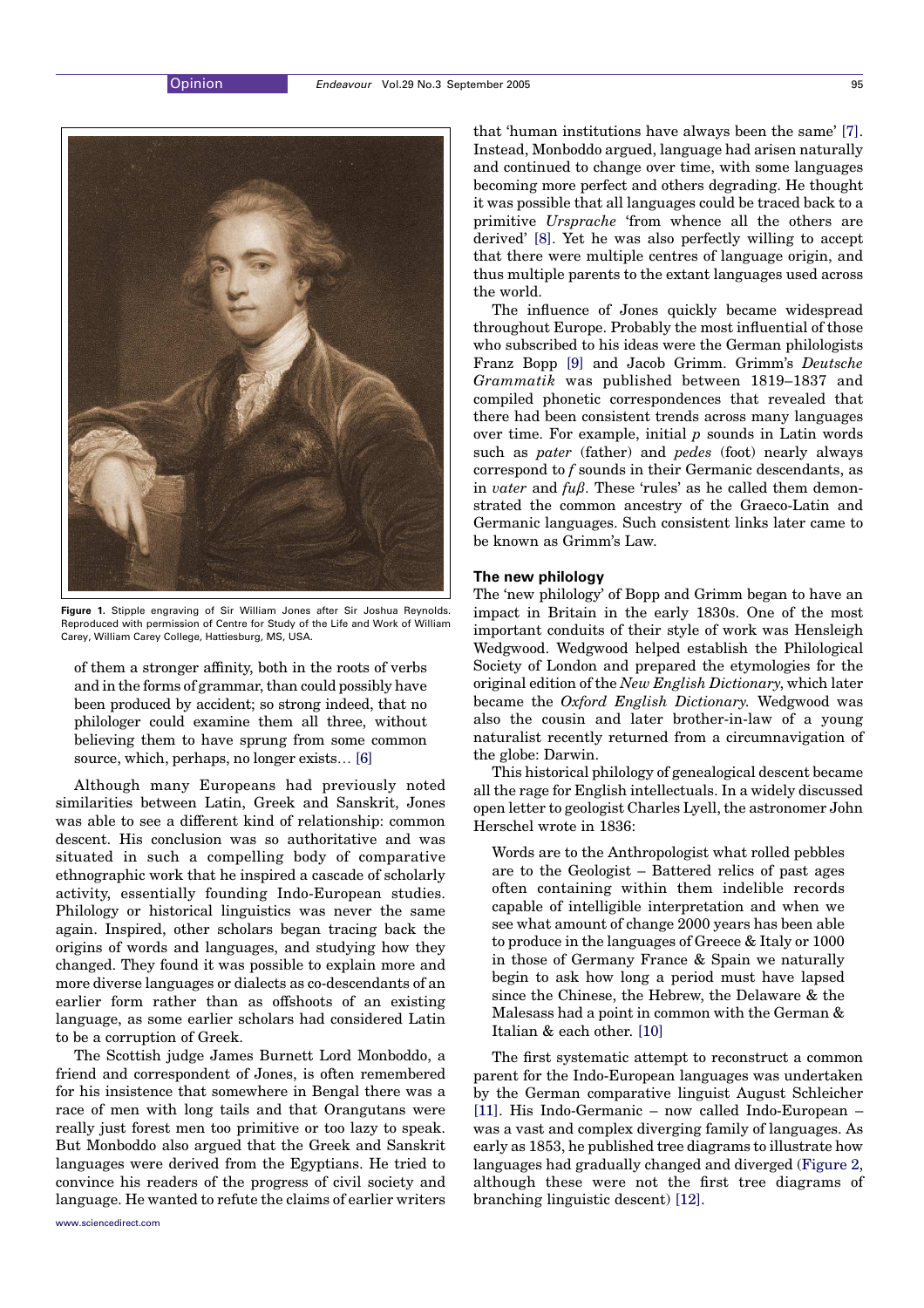<span id="page-2-0"></span>

Figure 2. August Schleicher's diagram illustrating the development of language. At the base of Schleicher's 'branching tree' is Indo-Germanic with the derived language groups emerging upwards [\[12\]](#page-5-0). Reproduced with permission of Cambridge University Library.

After reading Darwin's Origin of Species in 1860, Schleicher hurriedly produced a pamphlet comparing Darwin's theory of the evolution of life with the historical development of language – Die Darwinsche Theorie und die Sprachwissenschaft [\[13\].](#page-5-0) Schleicher was excited by the coincidence that the differential relationship between the diverse organic forms in nature that Darwin had shown was the same as the relationship philologists like himself had illustrated between diverse languages. Schleicher hoped that biology and the science of language were about to converge because branching descent with modification was so evident in both. A new way of thinking about evolution seemed possible and Schleicher included a genealogical diagram of the Indo-European language family in his pamphlet ([Figure 3](#page-3-0)). However, he pointed out there was also one major difference between philologists' trees and Darwin's 'diagram' in the Origin of Species ([Figure 4](#page-4-0)) [\[14\].](#page-5-0) Darwin's diagram illustrated a general kind of process of descent with divergence from a common parent, but philologists diagrams were records of actual historical lineages.

Darwin recognized the advantages that philologists, with their abundant textual evidence, had over biologists. In an oft-cited passage from the Descent of Man published in 1871 he remarked:

The formation of different languages and of distinct species, and the proofs that both have been developed through a gradual process, are curiously parallel. But we can trace the formation of many words further back than that of species, for we can perceive how they actually arose from the imitation of various sounds. We find in distinct languages striking homologies due to community of descent.The frequent presence of rudiments, both in languages and in species, is still more remarkable...Dominant languages and dialects spread widely, and lead to the gradual extinction of other tongues. A language, like a species, when once extinct, never... reappears...We see variability in every tongue, and new words are continually cropping up; but as there is a limit to the powers of the memory, single words, like whole languages, gradually become extinct...The survival or preservation of certain favoured words in the struggle for existence is natural selection. [\[15\]](#page-5-0)

From 1859, every evolutionary philologist was aware of Darwin and his theory of biological evolution. Nevertheless, it would be a mistake to believe that suddenly they were only making analogies to a different discipline rather than continuing the 70-year-old tradition of their own science. For example, the Anglican clergyman Frederic William Farrar argued in his many works on the origin and relationships of languages that they developed according to 'laws of progress'. Starting from a germ implanted by the creator, language had developed naturally according to natural laws. He favoured an onomatopoetic source for words; a theory notoriously condemned by others as the 'bow wow theory' of language origin. Farrar's 1870 work Families of Speech provided another diagram of the Indo-European family of languages [\(Figure 5\)](#page-4-0) [\[16\].](#page-5-0) At the source of it are hypothetical primitive languages, less complex and refined than modern languages. It seems probable that Farrar was inspired by his understanding of Darwin to incorporate some new elements (e.g. the progress towards perfection) into the scheme of language evolution. The fact that Farrar's materials dealt with the gradual change of language, the descent of words and dialects from one another, the finality of extinction and the pattern of branching divergence cannot be attributed to an analogy with Darwinian biology.

The works of German-born Oxford Professor Friedrich Max Müller, probably the most influential linguist of the Victorian era, did more than any others to popularize the new comparative philology in the English-speaking world. Müller did not accept that Man's capacity for language had come about through natural selection, yet he was the most convinced language evolutionist. He resented the overwhelming association between Darwinism and evolution he perceived as becoming dominant. In his 1887 book The Science of Thought Müller confronted the issue of whether or not evolution was synonymous with Darwinism:

If Darwinism is used in the sense of Entwickelung [development], I was a Darwinian...long before Darwin...How a student of the Science of Language can be anything but an evolutionist, is to me utterly unintelligible. He has to deal with nothing but evolution from beginning to end, Latin becomes French before his very eyes, Saxon becomes English, Sanskrit Bengali.It is the same wherever we approach the study of any single language. We always find it changing or changed, and related to other languages, that is to say, like them evolved from a common type. Long before Darwin made the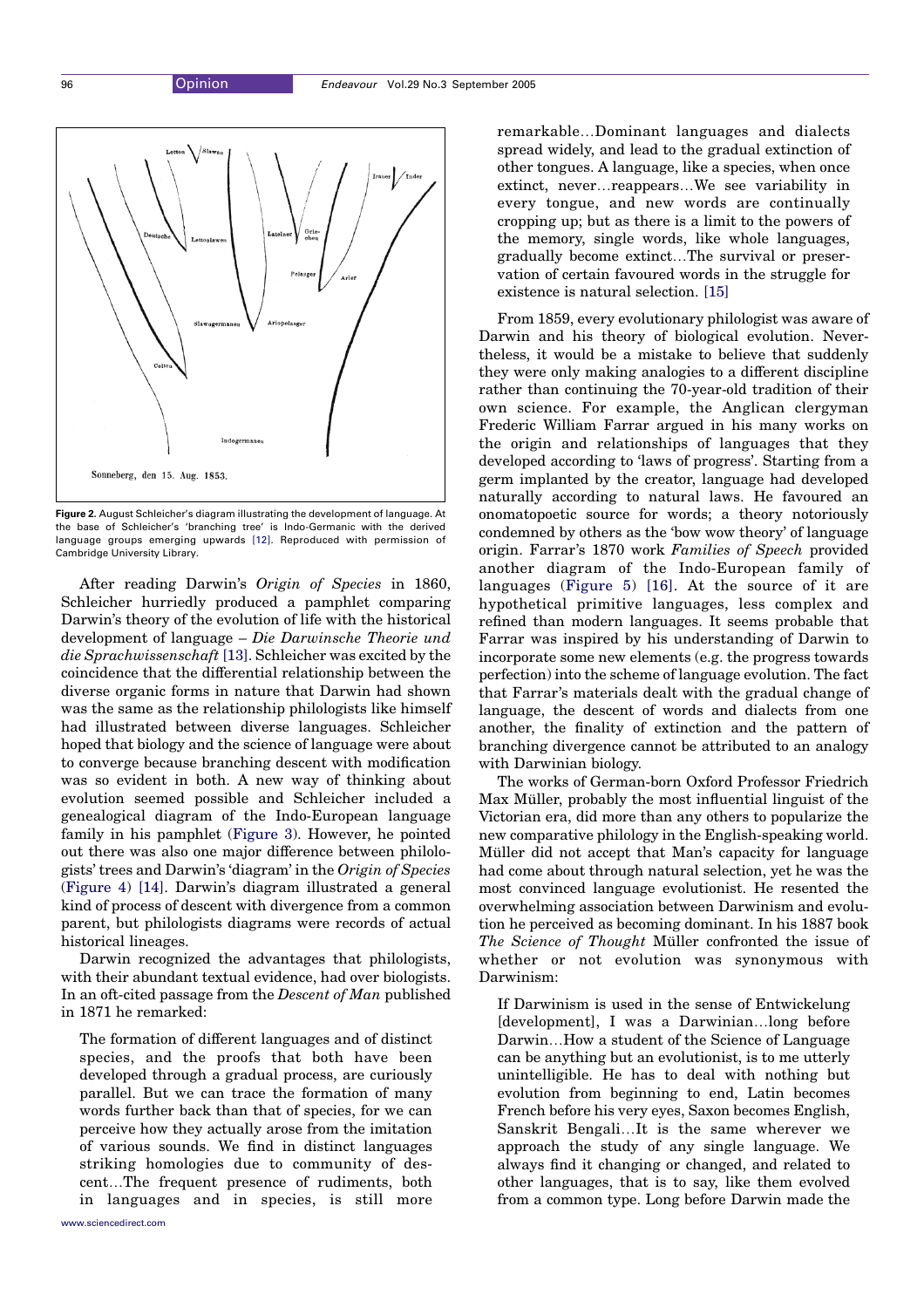<span id="page-3-0"></span>

Figure 3. August Schleicher's 'schema' of the Indo-Germanic language family [\[13\]](#page-5-0). Reproduced with permission of Cambridge University Library.

theory of evolution so widely popular, that idea had completely dominated the Science of Language...To speak of Darwin as the discoverer of evolution, has always seemed to me an insult to every student of philosophy [\[17\].](#page-5-0)

Müller might have occasionally been intemperate, but there can be no doubt that this statement was quite true [\(Figure 6](#page-5-0)).

Although cultural evolutionary thinking clearly predates Darwinism, many historians continue to see evolution in any other field only as a metaphor or analogy to biology. This is a mistake for two main reasons: first, much of this thinking is derived or descended from the pre-Darwinian thought; and second, descent with modification or evolution is a general process that is not just a property of organisms. As many geneticists and philosophers of science have pointed out, Darwin's theory of evolutions can be applied to all aspects of life because it is very general. It is often described as having three [www.sciencedirect.com](http://www.sciencedirect.com)

components: variation, selection and inheritance or descent. Therefore, other complex systems with the same traits can be said to evolve, such as the responses of an immune system to antigens, selective forms of pharmaceutical research using vast arrays of molecules, certain brain functions, and computer programming and modeling. According to this definition, language is not evolutionary because it has things in common with organic life, but rather both are evolutionary because they have the necessary characteristics.

Evolutionary descent is widely accepted as the true relationship between the language groups present in the world today [\[18\].](#page-5-0) However, languages are no longer treated as coherent things like species are – as things that evolve. Instead, the countless linguistic forms that pass down through generations or to neighbouring languages – be they words, grammatical patterns or only phonemes – are understood to have their own lineages [\[19\].](#page-5-0) Evolutionary thinking is also employed in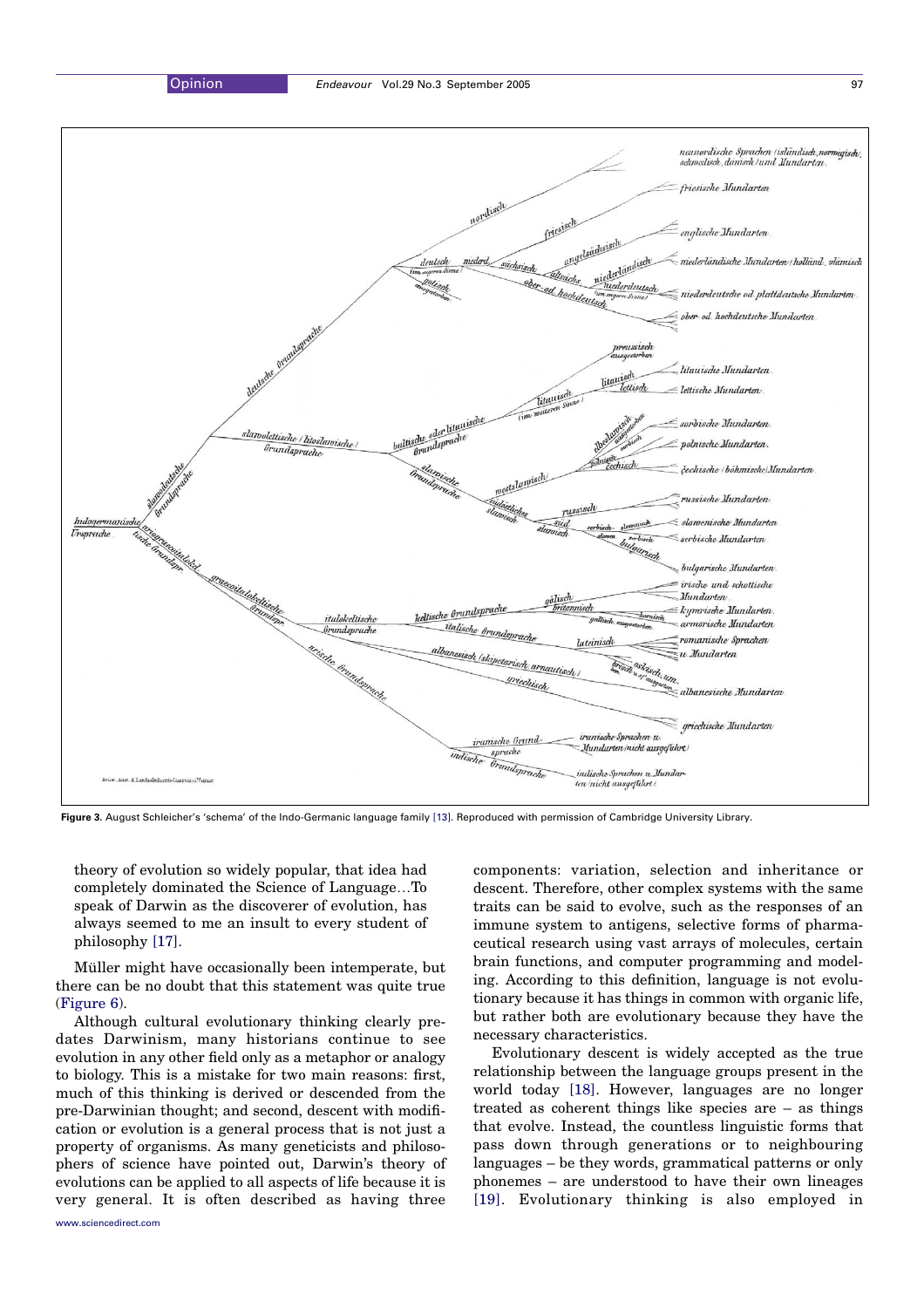<span id="page-4-0"></span>

Figure 4. Charles Darwin's 'diagram' from the Origin of Species showing the process of descent with divergence from a common stock. Reproduced with permission from the complete work of Charles Darwin [\(http://darwin-online.org.uk\)](http://darwin-online.org.uk).



Figure 5. Frederic William Farrar's 'table' of the Indo-European languages. Names in dotted red indicate dead languages [\[16\]](#page-5-0). Reproduced with permission of Cambridge University Library.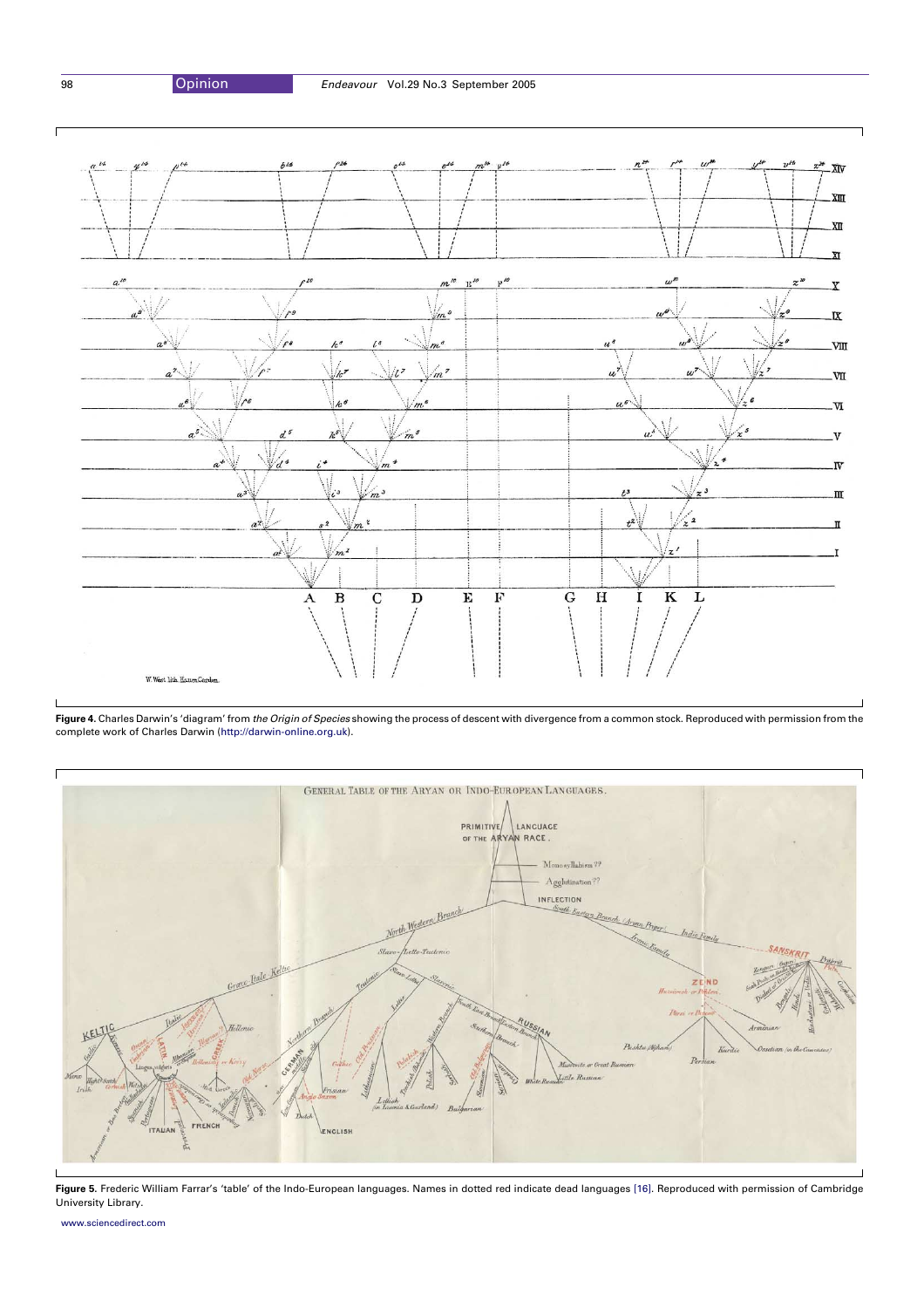<span id="page-5-0"></span>

Figure 6. Manuscript stemma from 1827 representing the relationships between a group of medieval Swedish legal texts [18]. Nodes represent manuscripts. Reproduced with permission of Cambridge University Library.

archaeology [20], anthropology [\[21\]](#page-6-0) and sociology [\[22\]](#page-6-0) to explain the differential relatedness of artefacts, myths or other cultural forms.

Two examples can demonstrate that historical linguists and archaeologists, for example, are not thinking metaphorically when they speak of evolution. Each works with an enormous collection of diverse material covering thousands of years of history. If a linguist groups words from European languages together by similarity the very process of juxtaposing them in this way will, eventually, create a branching tree. The resulting tree is not a metaphorical representation, but the de facto relationship of the historical words. Similarly, if an archaeologist's collection of pot shards is large enough and covers enough time, and then each part of it is laid on the ground grouped by similarity, the pattern of a branching tree emerges (it need hardly be

mentioned that the same works with fossils). The reason both fossils and pot shards form branching trees of relationship is not profound, it is simply because historically derived materials do this; they are historical processes. So the real radical conclusion is that the relationships between cultural things and biological species are represented with branching trees not because the people who study them have borrowed the idea from others, but because this is the best way of reconciling their materials. This is also the reason why they have initially independent, if later intertwined, histories [\[23\].](#page-6-0)

### Conclusion

The written words studied by historians are, after all, not that different from fossils, or rather coprolites. Instead of actual thoughts we have indelible and highly specific creations of extinct thoughts that once flashed through a human brain. Many other evolutionisms followed Müller, such as the Victorian social evolution of Benjamin Kidd [\[24\]](#page-6-0) or the cultural evolutionary archaeology of General Pitt-Rivers [\[25\]](#page-6-0). I suspect that rather than offshoots from organic evolutionary thought, or vice versa, we might eventually come to see how all evolutionary-thinking descended through the centuries together.

#### **References**

- 1 Greene, J.C. (1981) Science, Ideology, and World View: Essays in the History of Evolutionary Ideas, University of California Press (Berkeley, CA, USA)
- 2 Bowler, P. (1986) Evolution: History of an Idea, University of California Press
- 3 Futuyma, D. (1986) Evolutionary Biology, Sinauer Associates, pp. 1–16 4 Alter, S. (1999) Darwinism and the Linguistic Image, Johns Hopkins
- University Press (Baltimore, MA, USA) 5 Jones, R. (1764) The Origin of Language and Nations, John Hughs (London, UK)
- 6 Jones, W. (1807) The Works of Sir William Jones (Vol. 1), sold by John Hatchard (London, UK), p. 15
- 7 Monboddo, J.B.L. (1774) Of the Origin and Progress of Language (Vol. 1), J. Balfour (Edinburgh, UK) p. 443
- 8 Ibid, p. 578
- 9 Bopp, F. (1816) Ueber das Conjugationssystem der Sanskritsprache in Vergleichung mit jenem der griechischen, lateinischen, persischen und germanischen Sprache, Andreäischen Buchhandlung (Frankfurt am Main, Germany)
- 10 Quoted in Desmond, A. and Moore, J. (1992) Darwin, Penguin (London, UK), p. 214
- 11 Schleicher, A. (1861) Compendium der vergleichenden Grammatik der indogermanischen Sprache, Böhlan (Weimar, Germany)
- 12 Schleicher, A. (1853) Die ersten Spaltungen des indogermanischen Urvolkes. Allgemeine Monatsschrift für Wissenschaft und Literatur, pp. 786–787
- 13 Schleicher, A. (1863) Die Darwinsche Theorie und die Sprachwissenschaft, Böhlan
- 14 Darwin, C. (1859) On the Origin of Species, John Murray (London, UK)
- 15 Darwin, C. (1882) The Descent of Man and Selection in Relation to Sex (2nd edn), John Murray, p. 90
- 16 Farrar, F.W. (1870) Families of Speech, John Murray, p. 90
- 17 Müller, F.M. (1887) The Science of Thought, Longmans, Green and Co. (London, UK), p. xi
- 18 Collin H.S. and Schlyter C.J. (1827) Corpus Iuris Sueo-Gotorum Antiqui (Vol. 1), Z. Haeggstrom (Stockholm, Sweden), Table III
- 19 Ruhlen, M. (1994) On the Origin of Languages: Studies in Linguistic Taxonomy, Stanford University Press (Palo Alto, CA, USA)
- 20 Nettle, D. (1994) Linguistic Diversity, Oxford University Press (Oxford, UK)